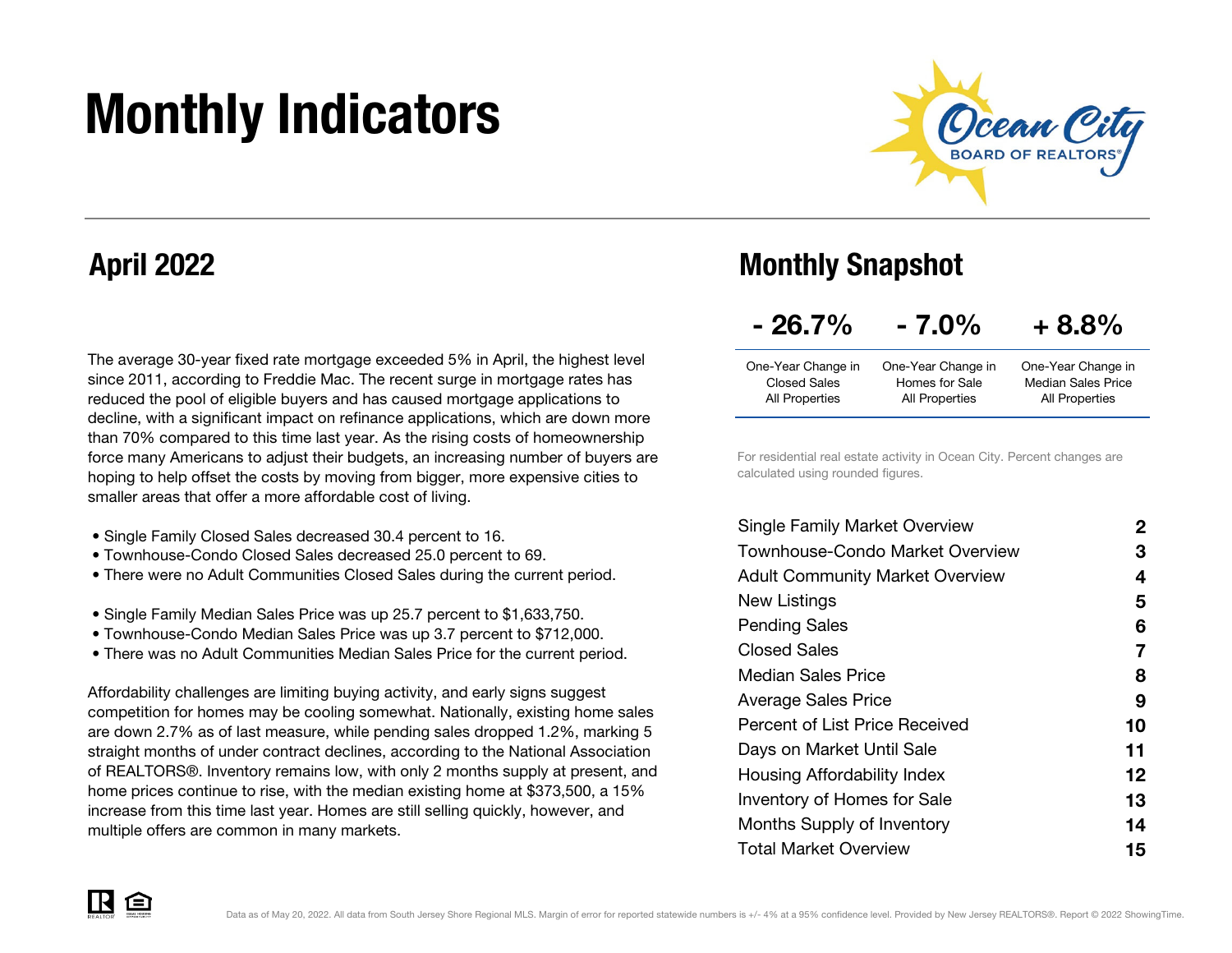## Single Family Market Overview

Key metrics for Single Family Properties Only, excluding Manufactured Housing, for the report month and for year-to-date (YTD) starting from the first of the year.



| <b>Key Metrics</b>                 | <b>Historical Sparklines</b>               | 4-2021                          | 4-2022 | Percent Change | <b>YTD 2021 YTD 2022</b> |                         | Percent Change |
|------------------------------------|--------------------------------------------|---------------------------------|--------|----------------|--------------------------|-------------------------|----------------|
| <b>New Listings</b>                | 4-2019<br>4-2022                           | 29                              | 34     | $+17.2%$       | 124                      | 125                     | $+0.8%$        |
| <b>Pending Sales</b>               | 4-2019<br>4-2022<br>4-2021<br>$4 - 2020$   | 22                              | 22     | 0.0%           | 88                       | 75                      | $-14.8%$       |
| <b>Closed Sales</b>                | 4-2019                                     | 23                              | 16     | $-30.4%$       | 66                       | 62                      | $-6.1%$        |
| <b>Median Sales Price</b>          | 4-2019<br>4-2020<br>4-2021<br>4-2022       | $$1,300,000 $1,633,750$ + 25.7% |        |                |                          | \$1,087,500 \$1,547,000 | $+42.3%$       |
| <b>Average Sales Price</b>         | 4-2019<br>4-2020                           | \$1,594,883 \$1,863,212         |        | $+16.8%$       |                          | \$1,444,033 \$1,720,497 | $+19.1%$       |
| <b>Pct. of List Price Received</b> | 4-2019<br>4-2020<br>$4 - 2021$<br>4-2022   | 99.2%                           | 96.8%  | $-2.4%$        | 98.1%                    | 97.4%                   | $-0.7%$        |
| <b>Days on Market</b>              | 4-2019<br>4-2021<br>4-2022                 | 39                              | 32     | $-17.9%$       | 47                       | 47                      | 0.0%           |
| <b>Housing Affordability Index</b> | 4-2019<br>$4 - 2020$<br>4-2021<br>4-2022   | 34                              | 21     | $-38.2%$       | 41                       | 22                      | $-46.3%$       |
| <b>Inventory of Homes for Sale</b> | TГ<br>4-2019<br>4-2021<br>4-2020<br>4-2022 | 163                             | 180    | $+10.4%$       |                          |                         |                |
| <b>Months Supply of Inventory</b>  | 4-2021<br>4-2019<br>4-2020<br>4-2022       | 5.7                             | 9.3    | $+63.2%$       |                          |                         |                |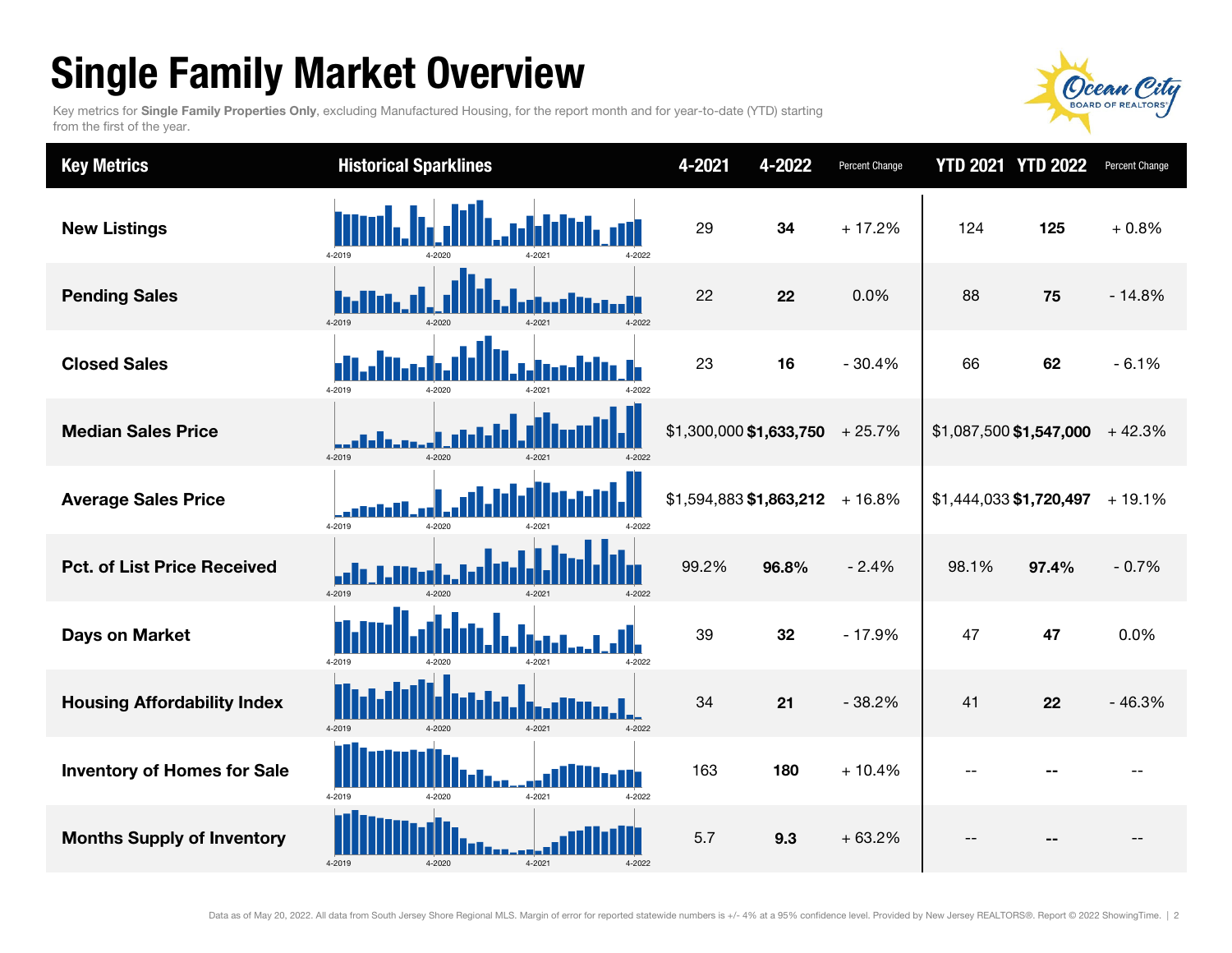### Townhouse-Condo Market Overview

Key metrics for Townhouses and Condominiums Only for the report month and for year-to-date (YTD) starting from the first of the year.



| <b>Key Metrics</b>                 | <b>Historical Sparklines</b>                               | 4-2021    | 4-2022    | <b>Percent Change</b> |           | <b>YTD 2021 YTD 2022</b> | Percent Change |
|------------------------------------|------------------------------------------------------------|-----------|-----------|-----------------------|-----------|--------------------------|----------------|
| <b>New Listings</b>                | 4-2019<br>4-2022                                           | 87        | 79        | $-9.2%$               | 399       | 301                      | $-24.6%$       |
| <b>Pending Sales</b>               | 4-2019<br>4-2020<br>4-2022                                 | 71        | 50        | $-29.6%$              | 338       | 251                      | $-25.7%$       |
| <b>Closed Sales</b>                | 4-2019<br>4-2020                                           | 92        | 69        | $-25.0%$              | 322       | 230                      | $-28.6%$       |
| <b>Median Sales Price</b>          | 4-2019<br>4-2020<br>4-2021<br>4-2022                       | \$686,750 | \$712,000 | $+3.7%$               | \$645,000 | \$712,000                | $+10.4%$       |
| <b>Average Sales Price</b>         | 4-2019<br>4-2020                                           | \$729,142 | \$821,634 | $+12.7%$              | \$710,370 | \$816,310                | $+14.9%$       |
| <b>Pct. of List Price Received</b> | 4-2019<br>$4 - 2020$<br>4-2021<br>4-2022                   | 99.7%     | 99.9%     | $+0.2%$               | 98.9%     | 98.4%                    | $-0.5%$        |
| <b>Days on Market</b>              | n i I<br>11. I<br>4-2019<br>4-2021<br>4-2022<br>$4 - 202f$ | 50        | 36        | $-28.0%$              | 49        | 46                       | $-6.1%$        |
| <b>Housing Affordability Index</b> | 4-2019<br>4-2022<br>4-2020<br>4-2021                       | 64        | 49        | $-23.4%$              | 69        | 49                       | $-29.0%$       |
| <b>Inventory of Homes for Sale</b> | HD.<br>4-2019<br>4-2020<br>4-2021<br>4-2022                | 391       | 335       | $-14.3%$              | $-$       |                          |                |
| <b>Months Supply of Inventory</b>  | 4-2019<br>4-2021<br>4-2020<br>4-2022                       | 4.2       | 5.3       | $+26.2%$              | --        |                          |                |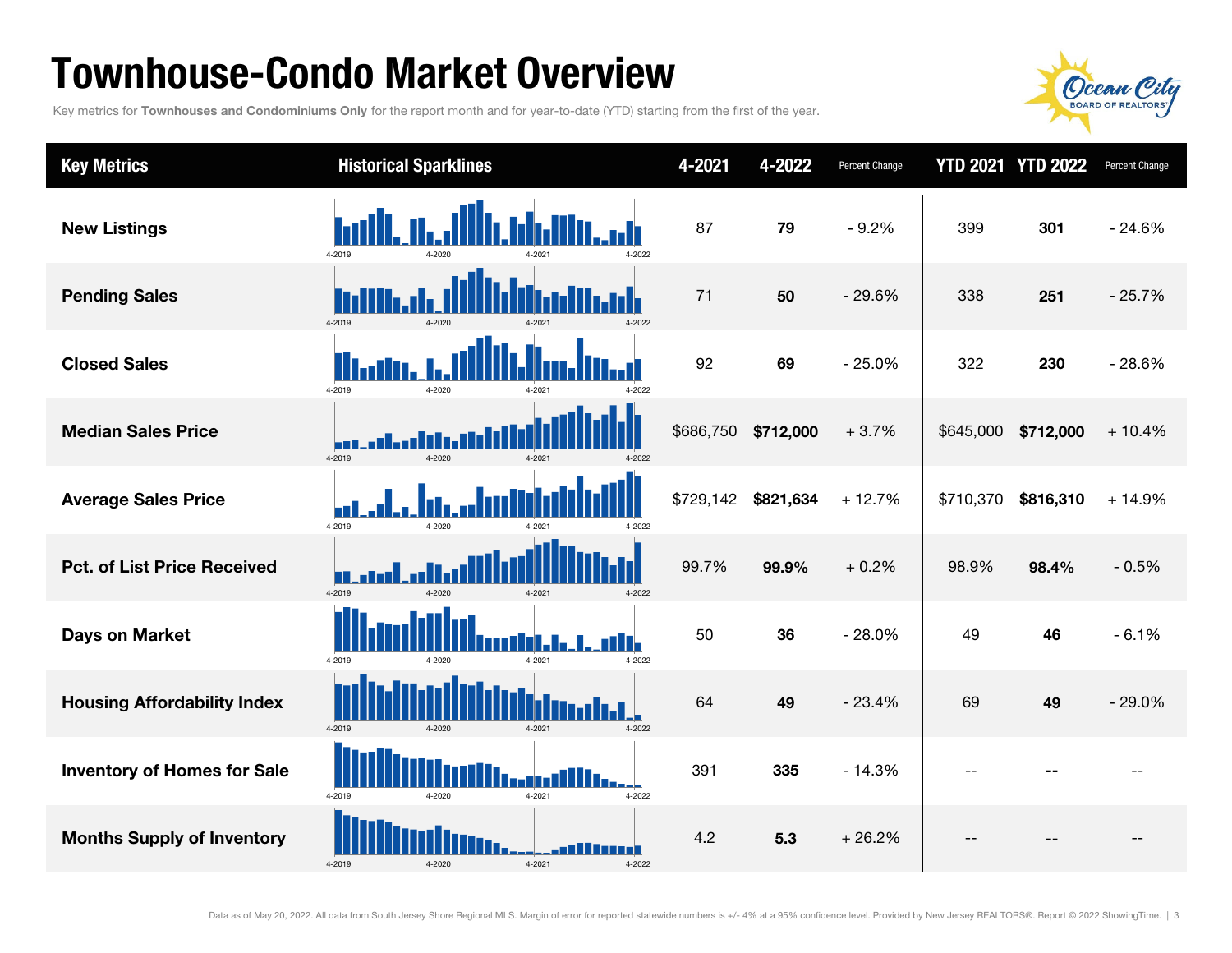## Adult Community Market Overview

Key metrics for properties in Adult Communities Only for the report month and for year-to-date (YTD) starting from the first of the year.



| <b>Key Metrics</b>                 |        | <b>Historical Sparklines</b> |            |        | 4-2021      | 4-2022       | Percent Change           |              | <b>YTD 2021 YTD 2022</b> | Percent Change |
|------------------------------------|--------|------------------------------|------------|--------|-------------|--------------|--------------------------|--------------|--------------------------|----------------|
| <b>New Listings</b>                | 4-2019 | 4-2020                       | 4-2021     | 4-2022 | $\pmb{0}$   | $\mathbf 0$  | $\overline{\phantom{a}}$ | $\pmb{0}$    | 1                        |                |
| <b>Pending Sales</b>               | 4-2019 | 4-2020                       | 4-2021     | 4-2022 | $\pmb{0}$   | $\mathbf{1}$ | $\overline{\phantom{a}}$ | 1            | $\mathbf{1}$             | 0.0%           |
| <b>Closed Sales</b>                | 4-2019 | 4-2020                       | 4-2021     | 4-2022 | 1           | $\pmb{0}$    | $-100.0%$                | $\mathbf{1}$ | $\mathbf{2}$             | $+100.0\%$     |
| <b>Median Sales Price</b>          | 4-2019 | 4-2020                       | 4-2021     | 4-2022 | \$80,000    | \$0          | $-100.0%$                | \$80,000     | \$310,000                | $+287.5%$      |
| <b>Avg. Sales Price</b>            | 4-2019 | 4-2020                       | 4-2021     | 4-2022 | \$80,000    | \$0          | $-100.0%$                | \$80,000     | \$310,000                | $+287.5%$      |
| <b>Pct. of List Price Received</b> | 4-2019 | 4-2020                       | 4-2021     | 4-2022 | 100.1%      | 0.0%         | $-100.0%$                | 100.1%       | 98.4%                    | $-1.7%$        |
| Days on Market                     | 4-2019 | 4-2020                       | 4-2021     | 4-2022 | 93          | $\mathbf 0$  | $-100.0%$                | 93           | 18                       | $-80.6%$       |
| <b>Affordability Index</b>         | 4-2019 | 4-2020                       | $4 - 2021$ | 4-2022 | 0           | $\pmb{0}$    | $\overline{\phantom{m}}$ | $\mathbf 0$  | $\mathbf 0$              |                |
| <b>Homes for Sale</b>              | 4-2019 | 4-2020                       | 4-2021     | 4-2022 | $\mathsf 0$ | $\pmb{0}$    | 0.0%                     |              |                          |                |
| <b>Months Supply</b>               | 4-2019 | 4-2020                       | 4-2021     | 4-2022 | 0.0         | 0.0          | 0.0%                     |              |                          |                |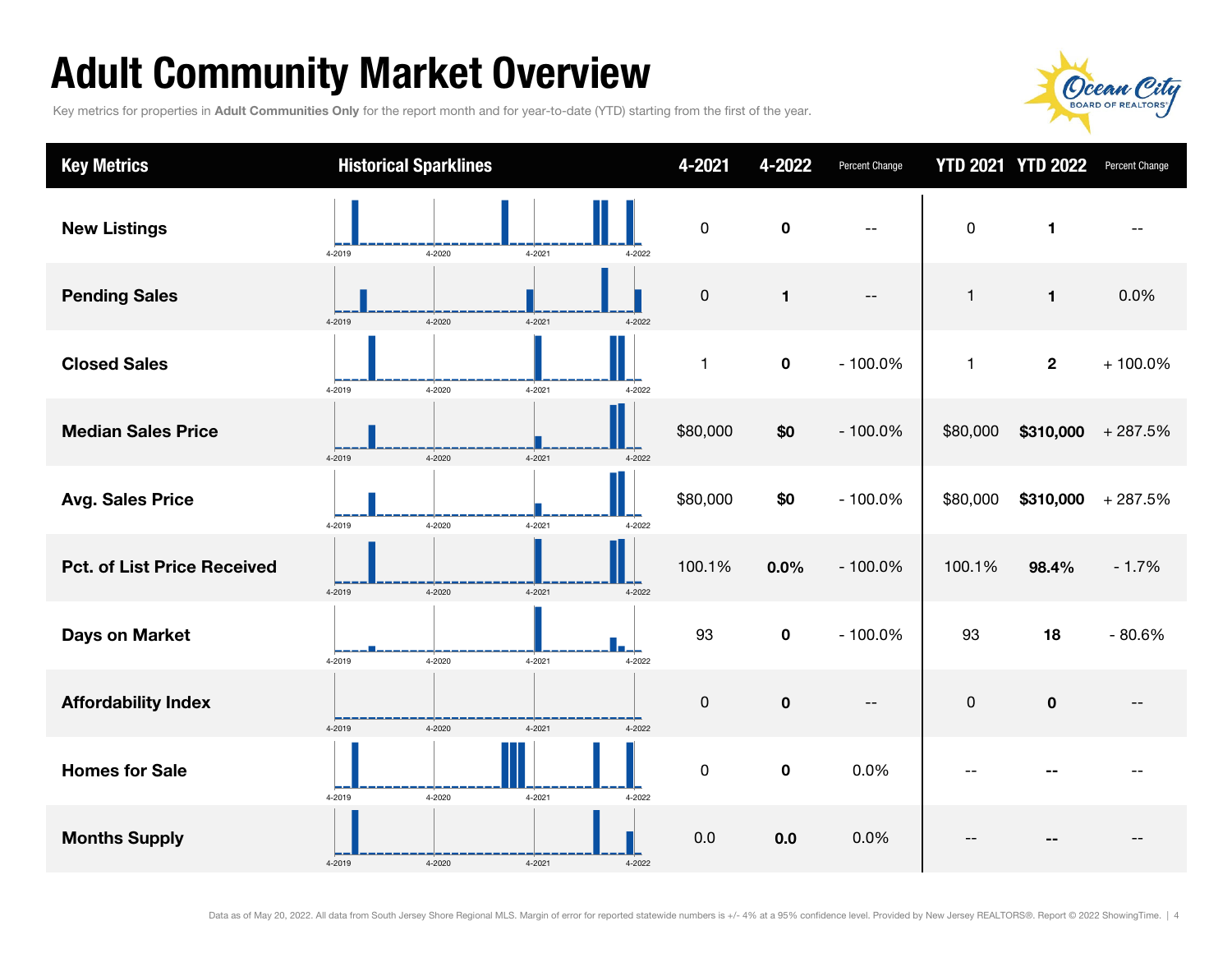### New Listings

A count of the properties that have been newly listed on the market in a given month.





#### Year to Date



#### Historical New Listings by Month



|                   | <b>Single Family</b> | <b>Townhouse-Condo</b> | <b>Adult Communities</b> |
|-------------------|----------------------|------------------------|--------------------------|
| May 2021          | 38                   | 70                     | 0                        |
| <b>June 2021</b>  | 32                   | 111                    | 0                        |
| <b>July 2021</b>  | 38                   | 110                    | 0                        |
| August 2021       | 35                   | 112                    | 0                        |
| September 2021    | 32                   | 96                     | 0                        |
| October 2021      | 37                   | 93                     | 0                        |
| November 2021     | 26                   | 47                     | 1                        |
| December 2021     | 15                   | 40                     | 1                        |
| January 2022      | 28                   | 68                     | ŋ                        |
| February 2022     | 31                   | 60                     | 0                        |
| <b>March 2022</b> | 32                   | 94                     | 1                        |
| April 2022        | 34                   | 79                     | 0                        |
| 12-Month Avg.     | 32                   | 82                     | 0                        |

Note: If no activity occurred during a month, no data point is shown and the line extends to the next available data point.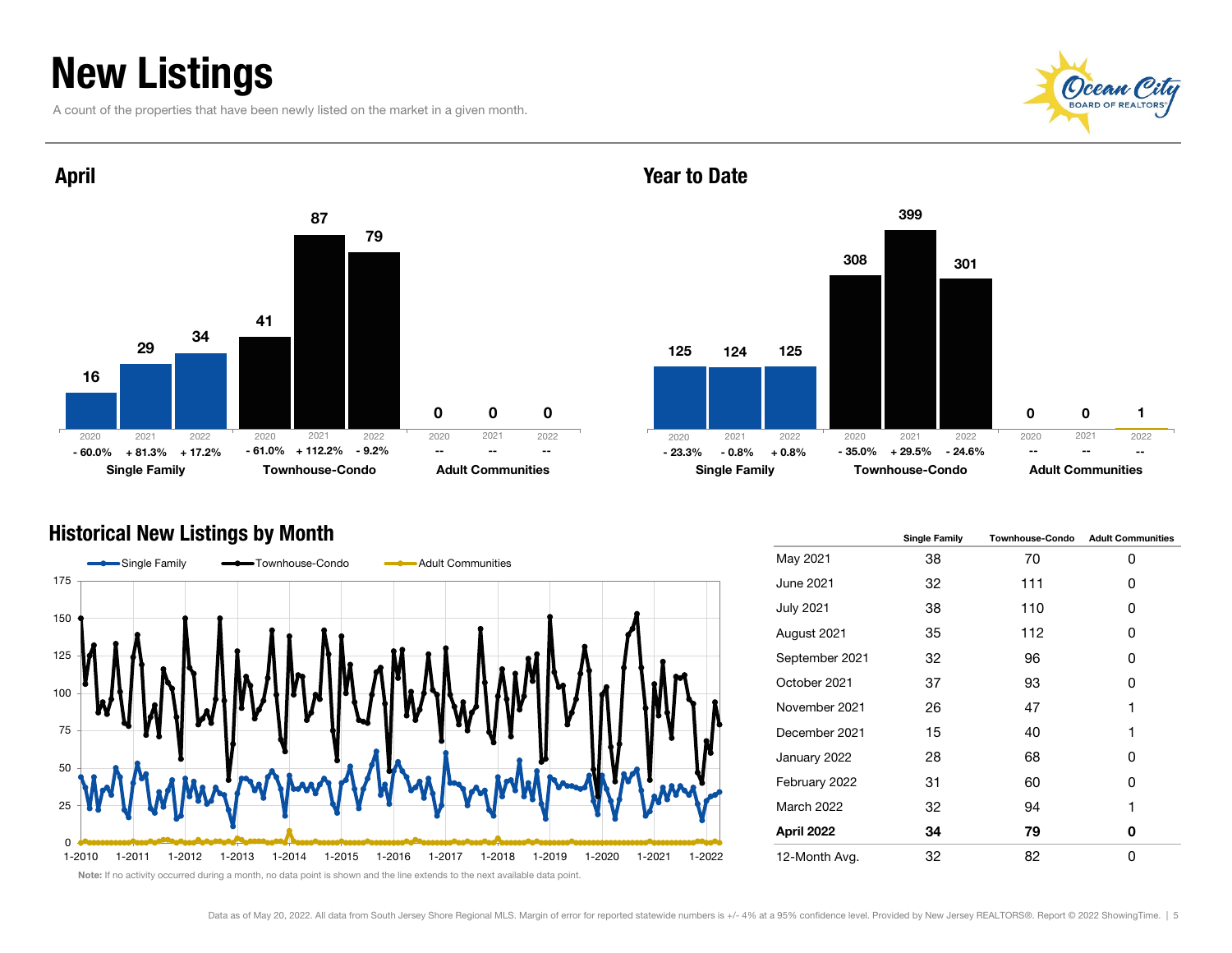### Pending Sales

A count of the properties on which offers have been accepted in a given month.





#### Historical Pending Sales by Month



#### 76198 $\Omega$ 88338 1752511Single Family **Townhouse-Condo** Adult Communities 2021 2022 2020 2021 2022 -- 25.3% + 15.8% - 14.8% - 22.4% + 70.7% - 25.7% -- - - - 0.0% 2020 2021 2022--

|                  | <b>Single Family</b> | <b>Townhouse-Condo</b> | <b>Adult Communities</b> |
|------------------|----------------------|------------------------|--------------------------|
| May 2021         | 17                   | 54                     | 0                        |
| June 2021        | 17                   | 67                     | 0                        |
| <b>July 2021</b> | 20                   | 57                     | 0                        |
| August 2021      | 26                   | 82                     | 0                        |
| September 2021   | 22                   | 77                     | 0                        |
| October 2021     | 21                   | 77                     | U                        |
| November 2021    | 16                   | 57                     | 0                        |
| December 2021    | 19                   | 40                     | 2                        |
| January 2022     | 15                   | 64                     | U                        |
| February 2022    | 15                   | 56                     | 0                        |
| March 2022       | 23                   | 81                     | U                        |
| April 2022       | 22                   | 50                     | 1                        |
| 12-Month Avg.    | 19                   | 64                     | 0                        |

#### Year to Date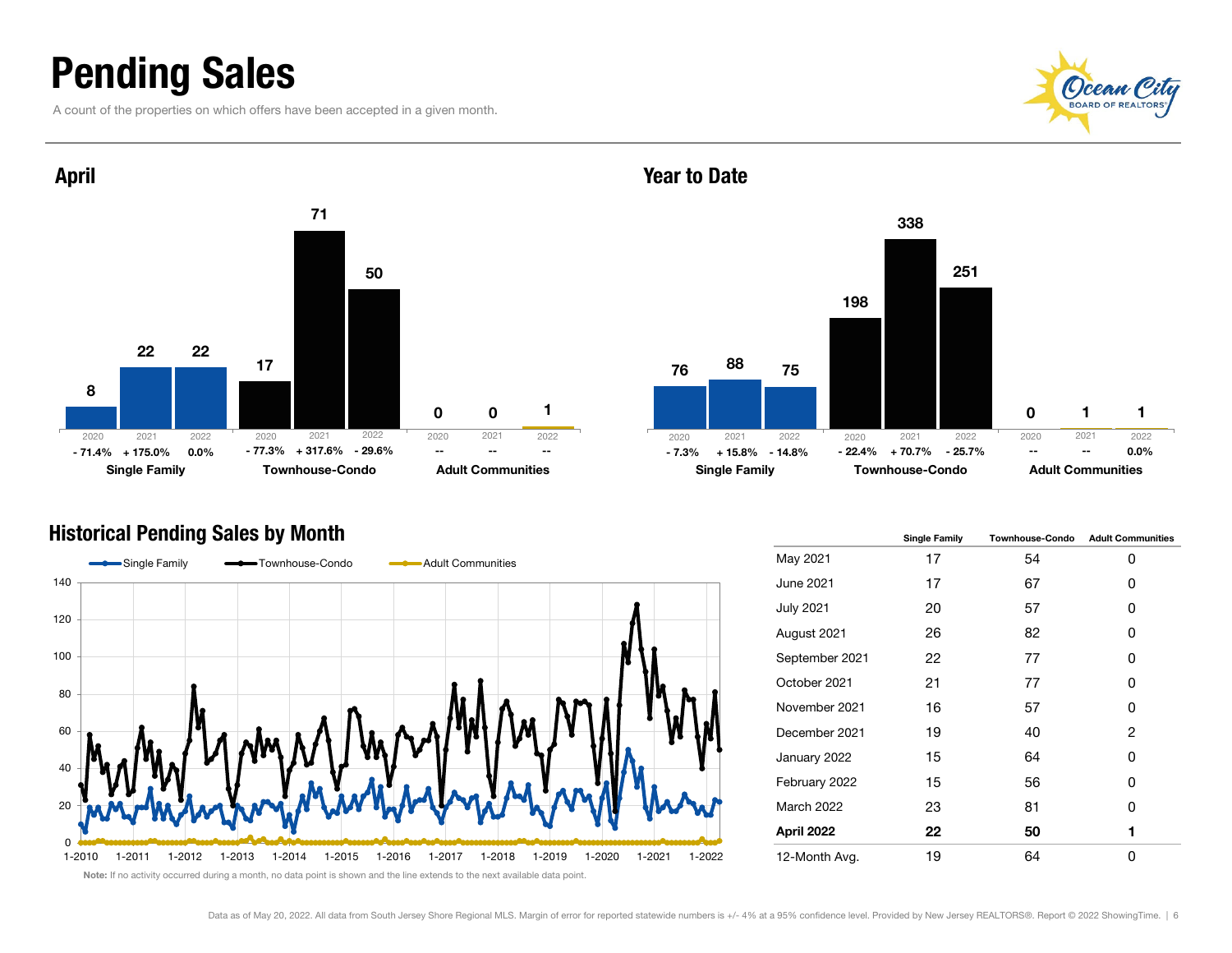### Closed Sales

A count of the actual sales that closed in a given month.





#### Historical Closed Sales by Month



82197 $\Omega$ 663221622302Single Family **Townhouse-Condo** Adult Communities % - 30.4% - 37.5% + 84.0% - 25.0% --- -- - - 100.0% -- + 43.9% - 19.5% - 6.1% - 7.9% + 63.5% - 28.6% --- --- + 100.0% 2021 2022 2020 2021 2022 2020 2021 2022--

|                   | <b>Single Family</b> | <b>Townhouse-Condo</b> | <b>Adult Communities</b> |
|-------------------|----------------------|------------------------|--------------------------|
| May 2021          | 19                   | 66                     | 0                        |
| June 2021         | 16                   | 66                     | 0                        |
| <b>July 2021</b>  | 18                   | 64                     | 0                        |
| August 2021       | 16                   | 52                     | 0                        |
| September 2021    | 27                   | 108                    | 0                        |
| October 2021      | 21                   | 76                     | 0                        |
| November 2021     | 26                   | 71                     | 0                        |
| December 2021     | 21                   | 69                     | 0                        |
| January 2022      | 18                   | 50                     | 1                        |
| February 2022     | 5                    | 49                     | 1                        |
| <b>March 2022</b> | 23                   | 62                     | 0                        |
| April 2022        | 16                   | 69                     | 0                        |
| 12-Month Avg.     | 19                   | 67                     | 0                        |

Note: If no activity occurred during a month, no data point is shown and the line extends to the next available data point.

Year to Date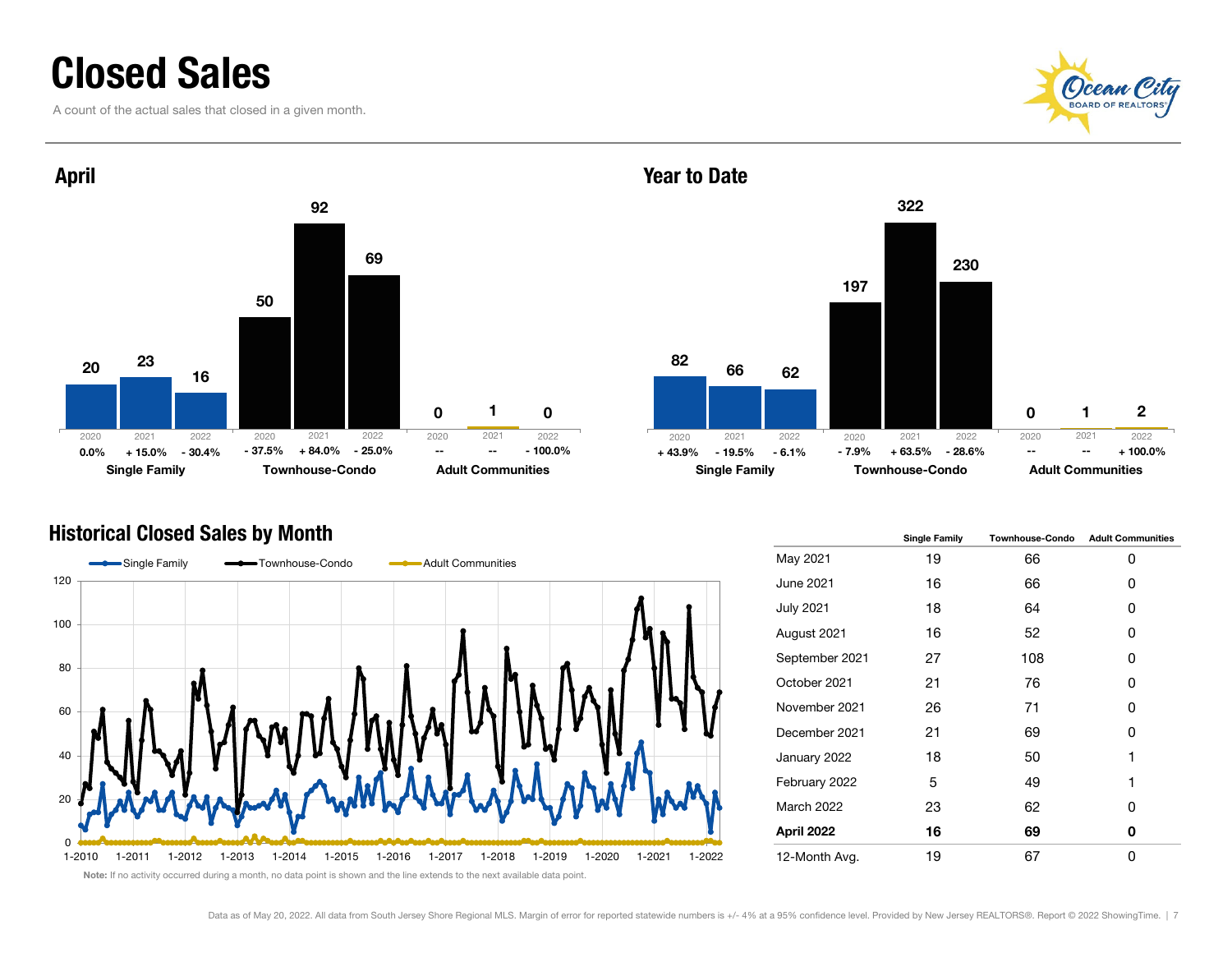### Median Sales Price

Point at which half of the sales sold for more and half sold for less, not accounting for seller concessions, in a given month.





#### Year to Date



#### Historical Median Sales Price by Month



|                   | <b>Single Family</b> | <b>Townhouse-Condo</b> | <b>Adult Communities</b> |
|-------------------|----------------------|------------------------|--------------------------|
| May 2021          | \$1,416,604          | \$640,000              | \$0                      |
| June 2021         | \$1,149,500          | \$699,500              | \$0                      |
| <b>July 2021</b>  | \$999,000            | \$713,750              | \$0                      |
| August 2021       | \$999,999            | \$733,500              | \$0                      |
| September 2021    | \$1,100,000          | \$786,000              | \$0                      |
| October 2021      | \$1,100,000          | \$723,750              | \$0                      |
| November 2021     | \$1,314,500          | \$671,500              | \$0                      |
| December 2021     | \$1,250,000          | \$715,000              | \$0                      |
| January 2022      | \$1,562,500          | \$787,500              | \$305,000                |
| February 2022     | \$920,000            | \$655,000              | \$315,000                |
| <b>March 2022</b> | \$1,575,000          | \$802,500              | \$0                      |
| April 2022        | \$1,633,750          | \$712,000              | \$0                      |
| 12-Month Med.*    | \$1,249,450          | \$712,000              | \$310,000                |

\* Median Sales Price for all properties from May 2021 through April 2022. This is not the average of the individual figures above.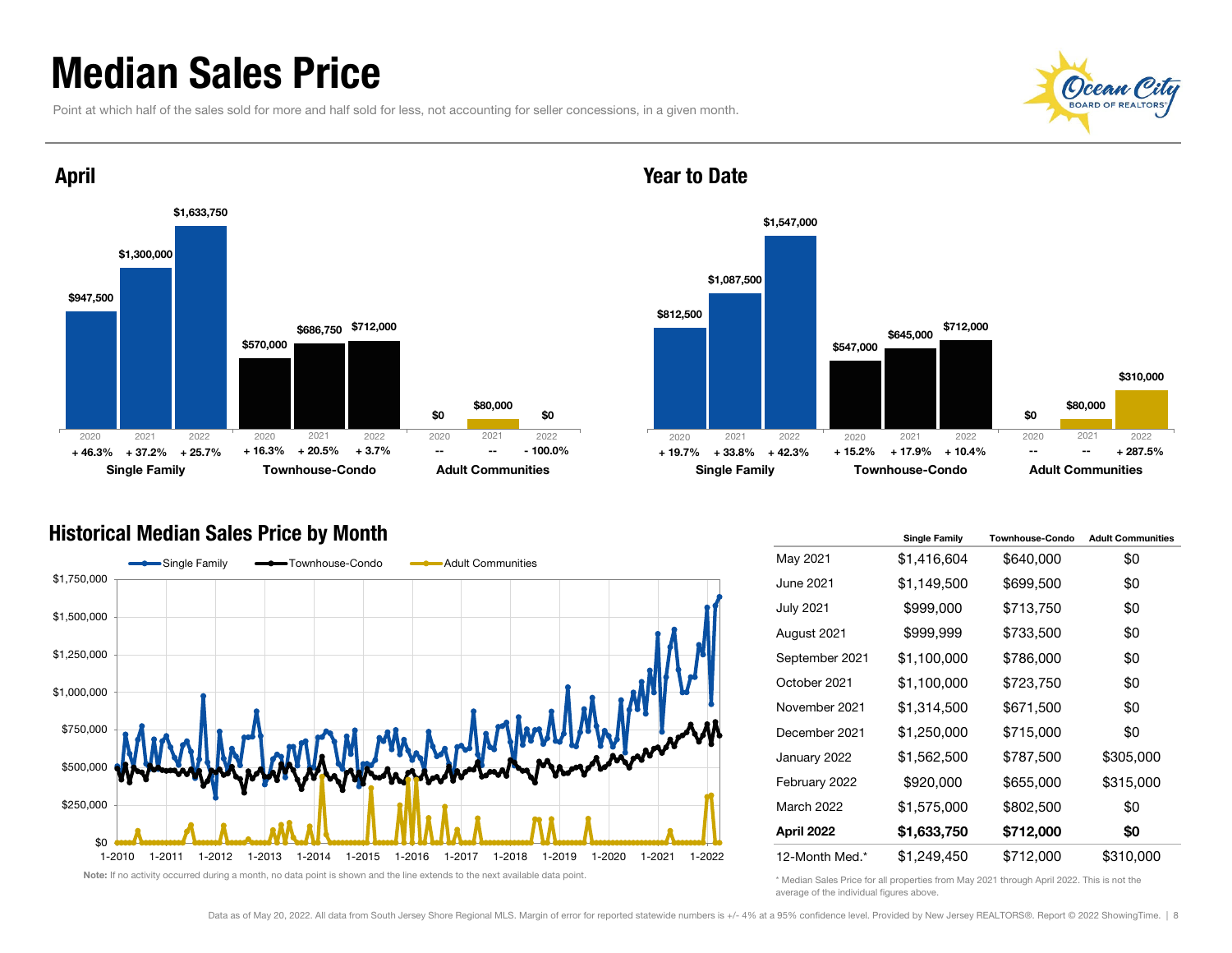### Average Sales Price

Average sales price for all closed sales, not accounting for seller concessions, in a given month.





#### Historical Average Sales Price by Month



Year to Date



|                   | <b>Single Family</b> | <b>Townhouse-Condo</b> | <b>Adult Communities</b> |
|-------------------|----------------------|------------------------|--------------------------|
| May 2021          | \$1,563,472          | \$661,809              | \$0                      |
| June 2021         | \$1,312,828          | \$695,054              | \$0                      |
| <b>July 2021</b>  | \$1,346,828          | \$742,061              | \$0                      |
| August 2021       | \$1,139,875          | \$713,838              | \$0                      |
| September 2021    | \$1,350,773          | \$820,259              | \$0                      |
| October 2021      | \$1,215,895          | \$713,832              | \$0                      |
| November 2021     | \$1,392,845          | \$681,631              | \$0                      |
| December 2021     | \$1,346,356          | \$756,989              | \$0                      |
| January 2022      | \$1,585,056          | \$770,514              | \$305,000                |
| February 2022     | \$1,058,584          | \$795,502              | \$315,000                |
| <b>March 2022</b> | \$1,871,109          | \$863,762              | \$0                      |
| April 2022        | \$1,863,212          | \$821,634              | \$0                      |
| 12-Month Avg.*    | \$1,444,049          | \$754,760              | \$310,000                |

\* Avg. Sales Price for all properties from May 2021 through April 2022. This is not the average of the individual figures above.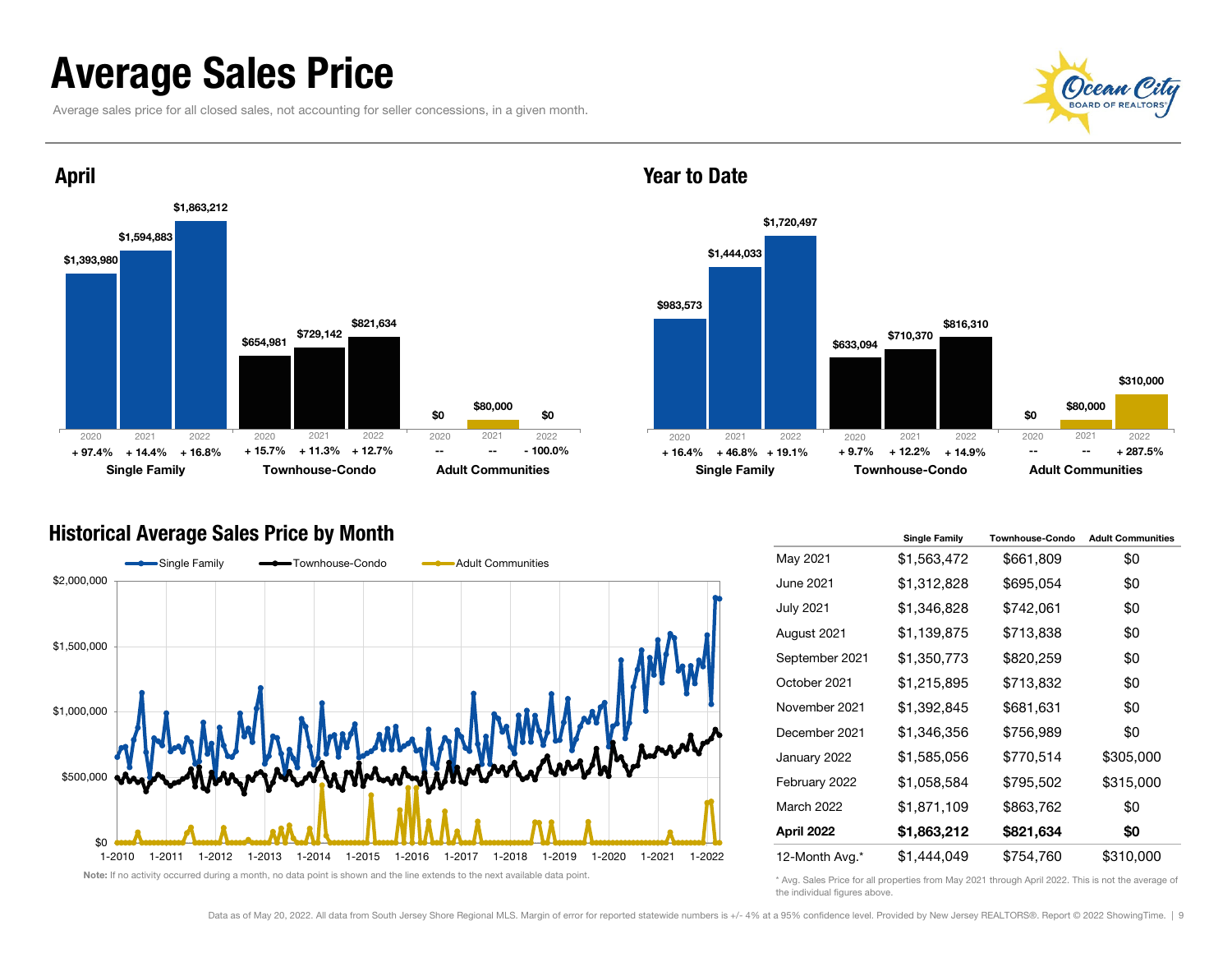### Percent of List Price Received

Percentage found when dividing a property's sales price by its most recent list price, then taking the average for all properties sold in a given month, not accounting for seller concessions.



#### Historical Percent of List Price Received by Month





#### Year to Date

|                   | <b>Single Family</b> | <b>Townhouse-Condo</b> | <b>Adult Communities</b> |
|-------------------|----------------------|------------------------|--------------------------|
| May 2021          | 96.0%                | 99.9%                  | $0.0\%$                  |
| June 2021         | 99.6%                | 100.3%                 | $0.0\%$                  |
| <b>July 2021</b>  | 98.4%                | 99.4%                  | $0.0\%$                  |
| August 2021       | 97.7%                | 99.4%                  | $0.0\%$                  |
| September 2021    | 97.6%                | 98.8%                  | $0.0\%$                  |
| October 2021      | 100.4%               | 98.6%                  | $0.0\%$                  |
| November 2021     | 96.8%                | 98.8%                  | $0.0\%$                  |
| December 2021     | 100.5%               | 98.2%                  | $0.0\%$                  |
| January 2022      | 98.2%                | 97.2%                  | 96.8%                    |
| February 2022     | 98.9%                | 98.2%                  | 100.0%                   |
| <b>March 2022</b> | 96.8%                | 97.7%                  | $0.0\%$                  |
| April 2022        | 96.8%                | 99.9%                  | $0.0\%$                  |
| 12-Month Avg.*    | 98.1%                | 98.9%                  | 98.4%                    |

\* Pct. of List Price Received for all properties from May 2021 through April 2022. This is not the average of the individual figures above.

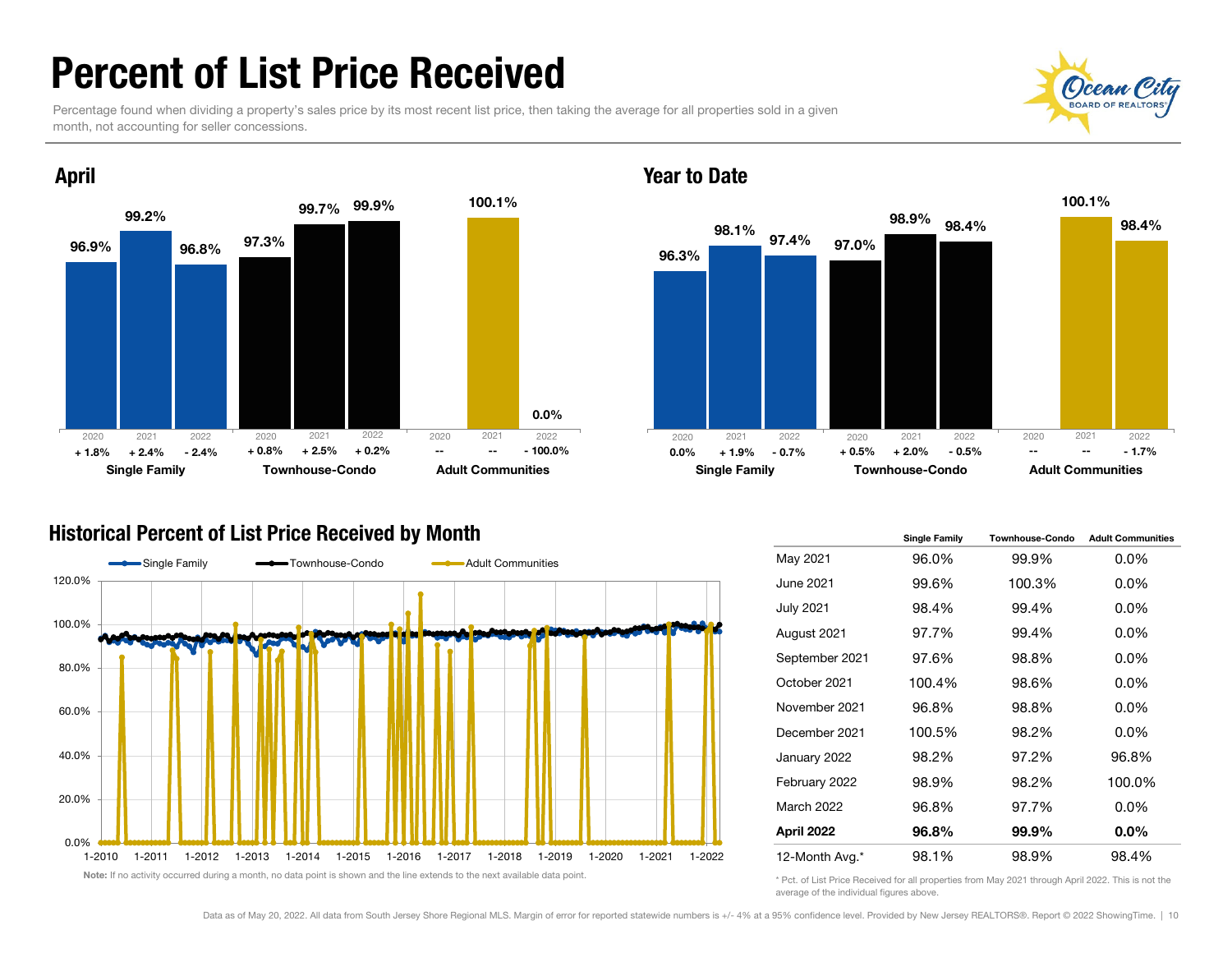### Days on Market Until Sale

Average number of days between when a property is listed and when an offer is accepted in a given month.





Year to Date



#### Historical Days on Market Until Sale by Month



|                   | <b>Single Family</b> | <b>Townhouse-Condo</b> | <b>Adult Communities</b> |  |  |
|-------------------|----------------------|------------------------|--------------------------|--|--|
| May 2021          | 47                   | 33                     | 0                        |  |  |
| <b>June 2021</b>  | 35                   | 50                     | 0                        |  |  |
| <b>July 2021</b>  | 49                   | 36                     | 0                        |  |  |
| August 2021       | 27                   | 26                     | 0                        |  |  |
| September 2021    | 29                   | 49                     | 0                        |  |  |
| October 2021      | 25                   | 29                     | 0                        |  |  |
| November 2021     | 48                   | 24                     | 0                        |  |  |
| December 2021     | 21                   | 43                     | 0                        |  |  |
| January 2022      | 34                   | 48                     | 27                       |  |  |
| February 2022     | 57                   | 53                     | 9                        |  |  |
| <b>March 2022</b> | 65                   | 49                     | 0                        |  |  |
| April 2022        | 32                   | 36                     | 0                        |  |  |
| 12-Month Avg.*    | 38                   | 40                     | 18                       |  |  |

\* Days on Market for all properties from May 2021 through April 2022. This is not the average of the individual figures above.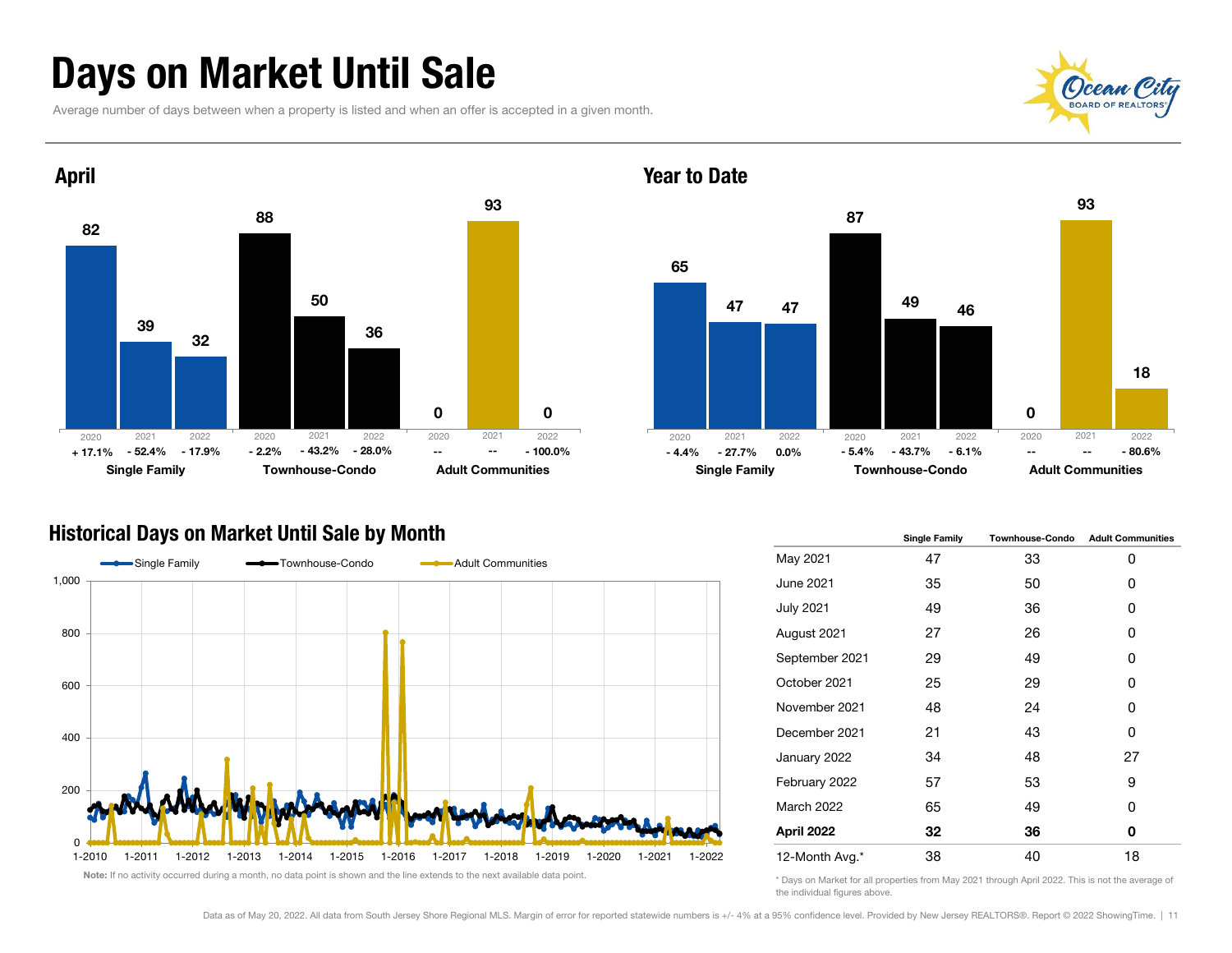## Housing Affordability Index

This index measures housing affordability for the region. For example, an index of 120 means the median household income is 120% of what is necessary to qualify for the median-priced home under prevailing interest rates. A higher number means greater affordability.





#### Year to Date



#### Historical Housing Affordability Index by Month



|                   | <b>Single Family</b> | <b>Townhouse-Condo</b> | <b>Adult Communities</b> |  |  |
|-------------------|----------------------|------------------------|--------------------------|--|--|
| May 2021          | 32                   | 70                     | 0                        |  |  |
| June 2021         | 39                   | 64                     | 0                        |  |  |
| <b>July 2021</b>  | 45                   | 63                     | 0                        |  |  |
| August 2021       | 44                   | 60                     | 0                        |  |  |
| September 2021    | 40                   | 56                     | 0                        |  |  |
| October 2021      | 40                   | 60                     | 0                        |  |  |
| November 2021     | 34                   | 67                     | 0                        |  |  |
| December 2021     | 34                   | 60                     | 0                        |  |  |
| January 2022      | 26                   | 53                     | 0                        |  |  |
| February 2022     | 44                   | 62                     | 0                        |  |  |
| <b>March 2022</b> | 24                   | 46                     | 0                        |  |  |
| April 2022        | 21                   | 49                     | 0                        |  |  |
| 12-Month Avg.*    | 35                   | 59                     | 0                        |  |  |

\* Affordability Index for all properties from May 2021 through April 2022. This is not the average of the individual figures above.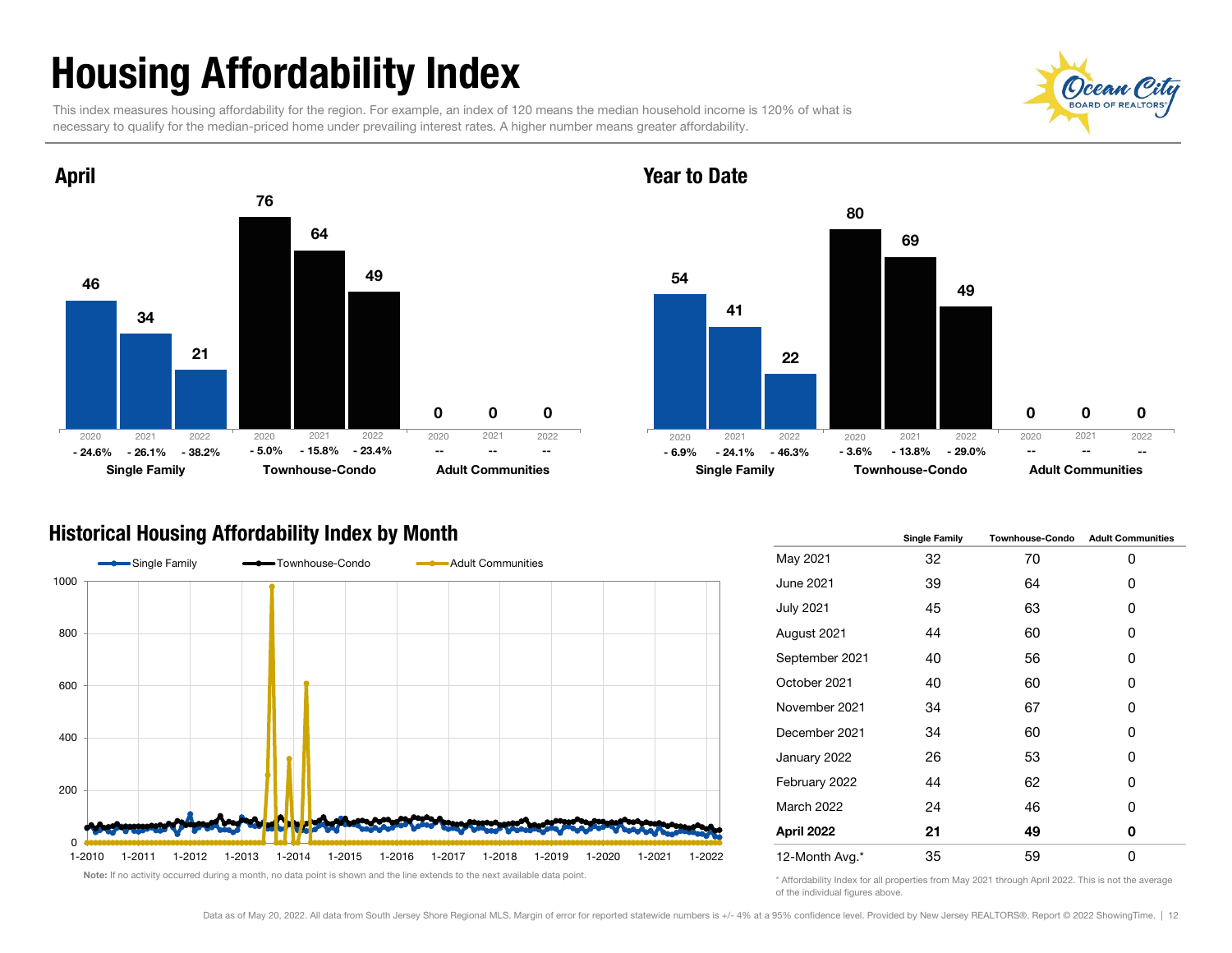### Inventory of Homes for Sale

The number of properties available for sale in active status at the end of a given month.



April



#### Historical Inventory of Homes for Sale by Month



|                   | <b>Single Family</b> | <b>Townhouse-Condo</b> | <b>Adult Communities</b> |  |  |
|-------------------|----------------------|------------------------|--------------------------|--|--|
| May 2021          | 176                  | 380                    | 0                        |  |  |
| June 2021         | 185                  | 406                    | 0                        |  |  |
| July 2021         | 191                  | 432                    | 0                        |  |  |
| August 2021       | 195                  | 444                    | 0                        |  |  |
| September 2021    | 192                  | 445                    | 0                        |  |  |
| October 2021      | 191                  | 434                    | 0                        |  |  |
| November 2021     | 189                  | 405                    | 1                        |  |  |
| December 2021     | 177                  | 372                    | 0                        |  |  |
| January 2022      | 175                  | 353                    | 0                        |  |  |
| February 2022     | 183                  | 340                    | 0                        |  |  |
| <b>March 2022</b> | 184                  | 331                    | 1                        |  |  |
| April 2022        | 180                  | 335                    | 0                        |  |  |
| 12-Month Avg.     | 185                  | 390                    | 0                        |  |  |

Note: If no activity occurred during a month, no data point is shown and the line extends to the next available data point.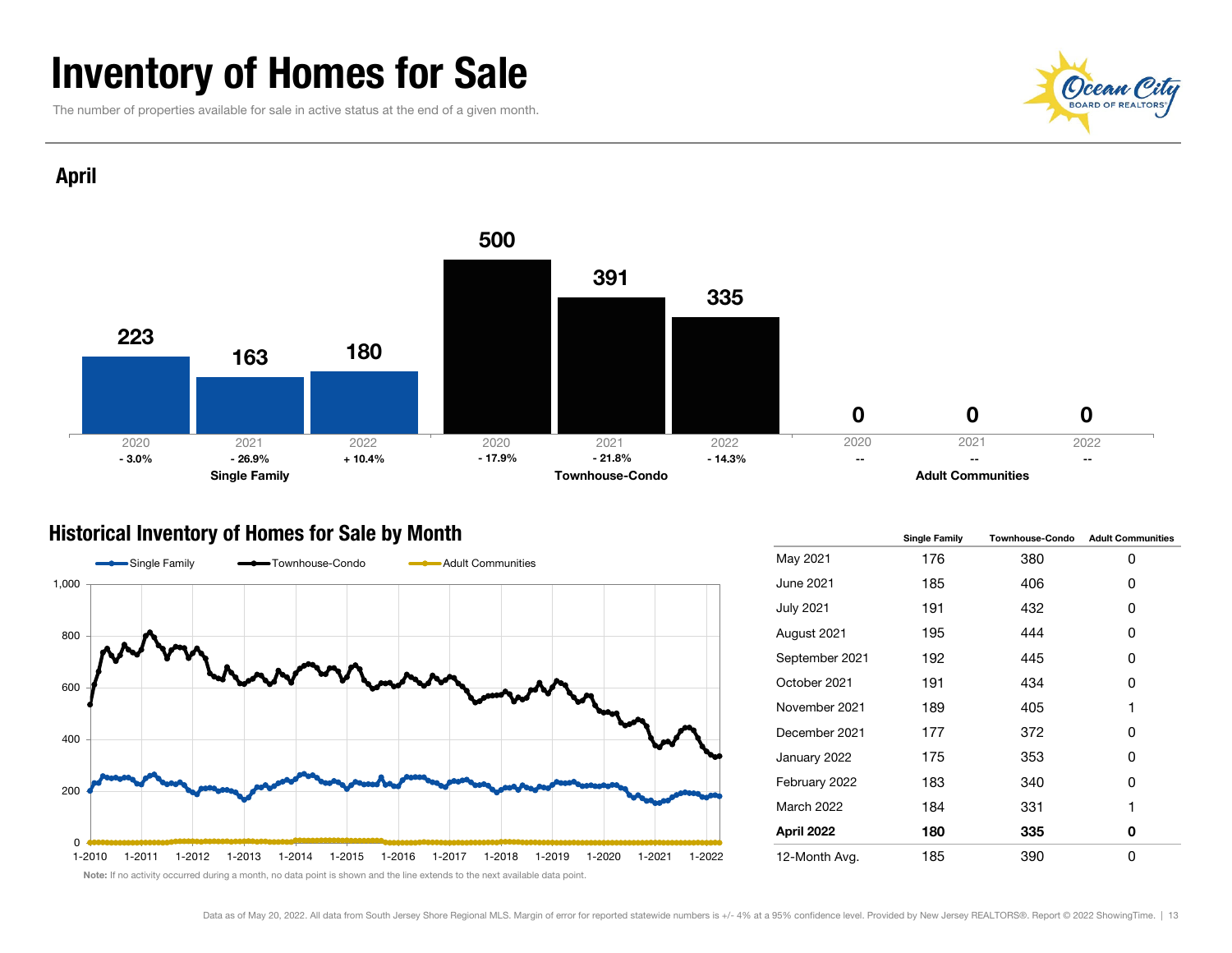### Months Supply of Inventory

The inventory of homes for sale at the end of a given month, divided by the average monthly pending sales from the last 12 months.



April



#### Historical Months Supply of Inventory by Month



|                   | <b>Single Family</b> | <b>Townhouse-Condo</b> | <b>Adult Communities</b> |  |  |
|-------------------|----------------------|------------------------|--------------------------|--|--|
| May 2021          | 6.2                  | 4.1                    | 0.0                      |  |  |
| June 2021         | 7.0                  | 4.6                    | 0.0                      |  |  |
| <b>July 2021</b>  | 8.0                  | 5.1                    | 0.0                      |  |  |
| August 2021       | 8.7                  | 5.4                    | 0.0                      |  |  |
| September 2021    | 8.8                  | 5.7                    | 0.0                      |  |  |
| October 2021      | 9.4                  | 5.7                    | 0.0                      |  |  |
| November 2021     | 9.5                  | 5.5                    | 1.0                      |  |  |
| December 2021     | 8.6                  | 5.3                    | 0.0                      |  |  |
| January 2022      | 9.1                  | 5.2                    | 0.0                      |  |  |
| February 2022     | 9.6                  | 5.2                    | 0.0                      |  |  |
| <b>March 2022</b> | 9.5                  | 5.1<br>0.5             |                          |  |  |
| April 2022        | 9.3                  | 5.3                    | 0.0                      |  |  |
| 12-Month Avg.*    | 8.6                  | 5.2                    | 0.0                      |  |  |

\* Months Supply for all properties from May 2021 through April 2022. This is not the average of the individual figures above.